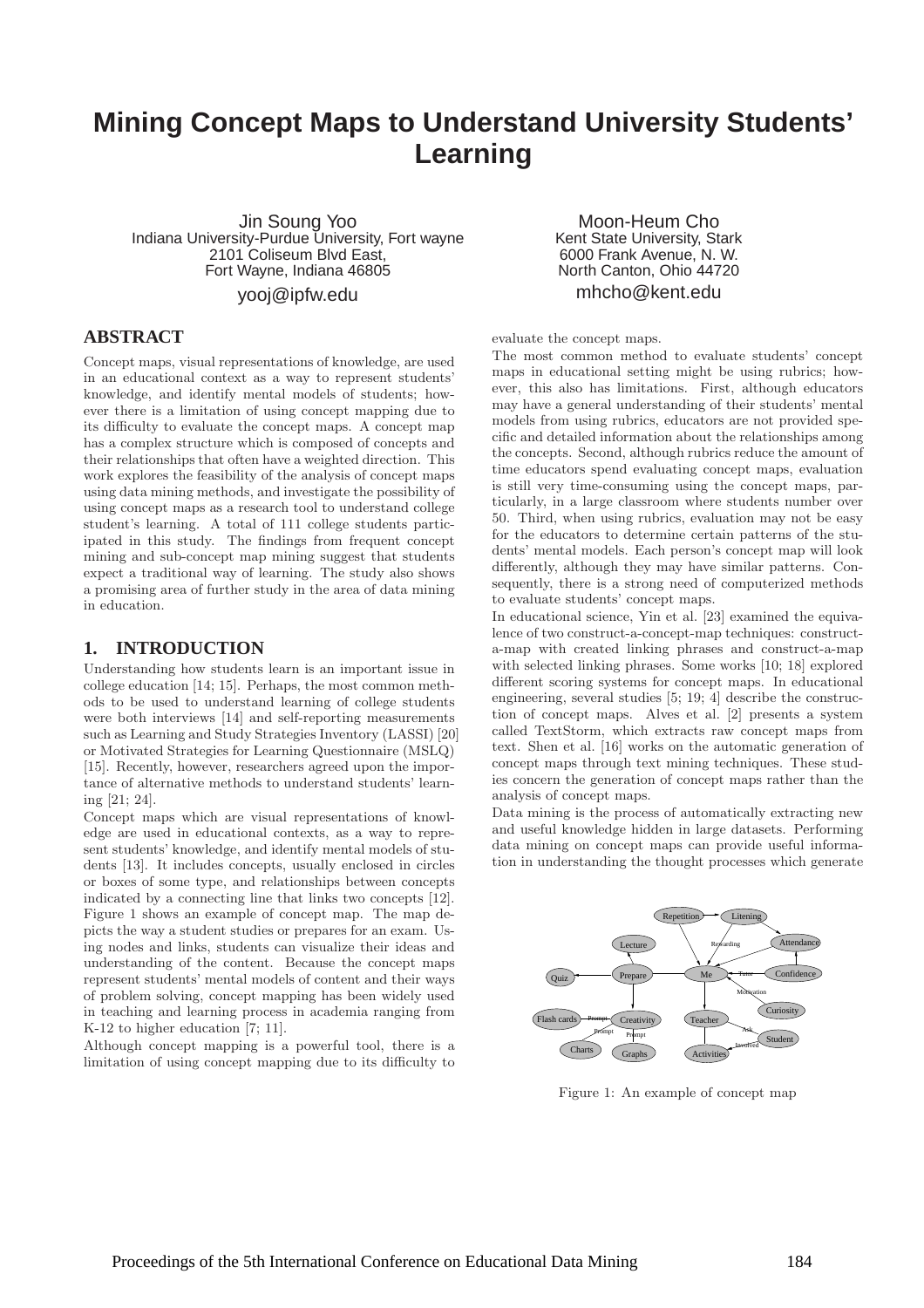them. In this study, we explore the feasibility of the analysis of concept maps using data mining methods, and investigate the possibility of using concept maps as a research tool to understand college student's learning.

### **2. DATA COLLECTION**

We first describe participants in this study, concepts provided to them, and data collection procedure.

### **2.1 Participants**

Data were collected from 10 college Critical Inquiry (CI) courses designed to help underprepared students to either acquire study skills or efficacy/motivation. The CI courses was chosen due to the large enrollment members, of approximately 300 students per semester, and they provide specific learning contexts through pairing the CI courses with other subject courses such as psychology, chemistry, biology, education, and archeology. The primary purpose of pairing the CI courses with other subjects courses is to facilitate student to learn better in a specific subject area. A total of 111 students participated in the study by drawing their concept maps. Based on the information students provided, 58 students were females, most students were Caucasian (n=83), and most students were freshmen (n=94).

### **2.2 Concepts**

A total of 112 concepts were designed for this study. We reviewed the concepts with the two instructors who taught the study skill course. The 112 concepts consist of seven categories including classroom learning (e.g., listening, reading, or discussion, total 41 concepts), action for study (e.g., self-explanation, annotations, or memorization, total 18 concepts), learning tools (e.g., notes, charts, or textbooks, total 22 concepts), internal trigger (e.g., inquiry, curiosity, or creativity, total 4 concepts), motivation (e.g., will, confidence, or inspire, total 12 concepts), school facilities (e.g., library, web, or writing center, total 7 concepts), or people (e.g., teacher, classmate, or parent, total 8 concepts).

## **2.3 Procedures**

Two weeks after mid-term exam week, we visited each class and administered the concept maps to students. In each class, we provided a 10-minute orientation about concept maps and drew one map for students on a whiteboard as a demonstration. Students were asked to respond to the question "how do you learn in a college class?". They drew their concept maps with pen and pencil since the class room was a regular class room that didn't have computers for individual students.

# **3. CONCEPT MAP MINING**

Through discussions with education researchers, we listed their interesting queries to the students' concept maps. In this work, we focused on two problems: "Which concepts are frequently used in students' concept maps?" and "Which sub concept structures are commonly observed in students' concept maps?". For answering the first question, we conducted frequent item set mining task [1] to the concept map data, and for the second question, we used sub-graph mining task [9].

### **3.1 Data preprocess**



Figure 2: Input data formats for data mining

After collecting students' hand-drawn concept maps, we digitalized them. Concept maps can be represented by graphs, consisting of nodes( or vertices), which represent concepts, and arcs( or edges), which represent relationships between the concepts. In the graphs of concept maps, vertices should have labels associated with them. Edges may have associated labels and directions represented by arrows. Vertices and edges may have their own weighted value to designate their significance.

Although a list of predefined concept names and relationship names were provided, students misspelled some names or gave wrong concept and relationship names different from the predefined names. We also noticed, that in several instances synonyms or plurals of the same word were used as labels, and that some students did not follow a standard in the labeling of nodes and edges or in the use of arrows to denote direction on the edges. Our digitalization process checked all inconsistent concept names and relationship names in the concept maps.

### **3.2 Frequent association concept mining**

In order to find common concepts students have used for their concept maps, we applied a methodology known as association analysis to the concept data. Association analysis task in data mining is useful for discovering interesting relationships hidden in large data sets. The uncovered relationships are represented in the form of association rules or a sets of frequent items [17; 1]. For example, a frequent item set, {Lectures, Notes} suggests that a strong relationship exists between lecture and note in learning strategy. The frequency of the associated items is often measured with support. The *support* of an item-set  $x$  is defined as the fraction of all transactions that contain x, i.e.,  $s(x) = \frac{sc(x)}{N}$ , where N is the total number of transactions, and  $\dot{sc}(x)$  is the support count of x,  $sc(x) = |\{t_i | x \subseteq t_i, t_i \in T\}|$ . If the support of item-set  $x$  is greater than a given support threshold,  $x$  is called a frequent item-set.

For the association analysis, data should be prepared with transaction data format. We transformed our digitalized concept map data to concept transaction data as shown in Figure 2 (a). Each row in this table corresponds to a transaction that contains a unique identifier labeled TID, and a set of concepts used by a student in drawing his/her concept map. Here, a relationship between two concepts is not included in the transaction. There are many algorithms for association analysis [1; 3; 17]. We used Apriori algorithm [1]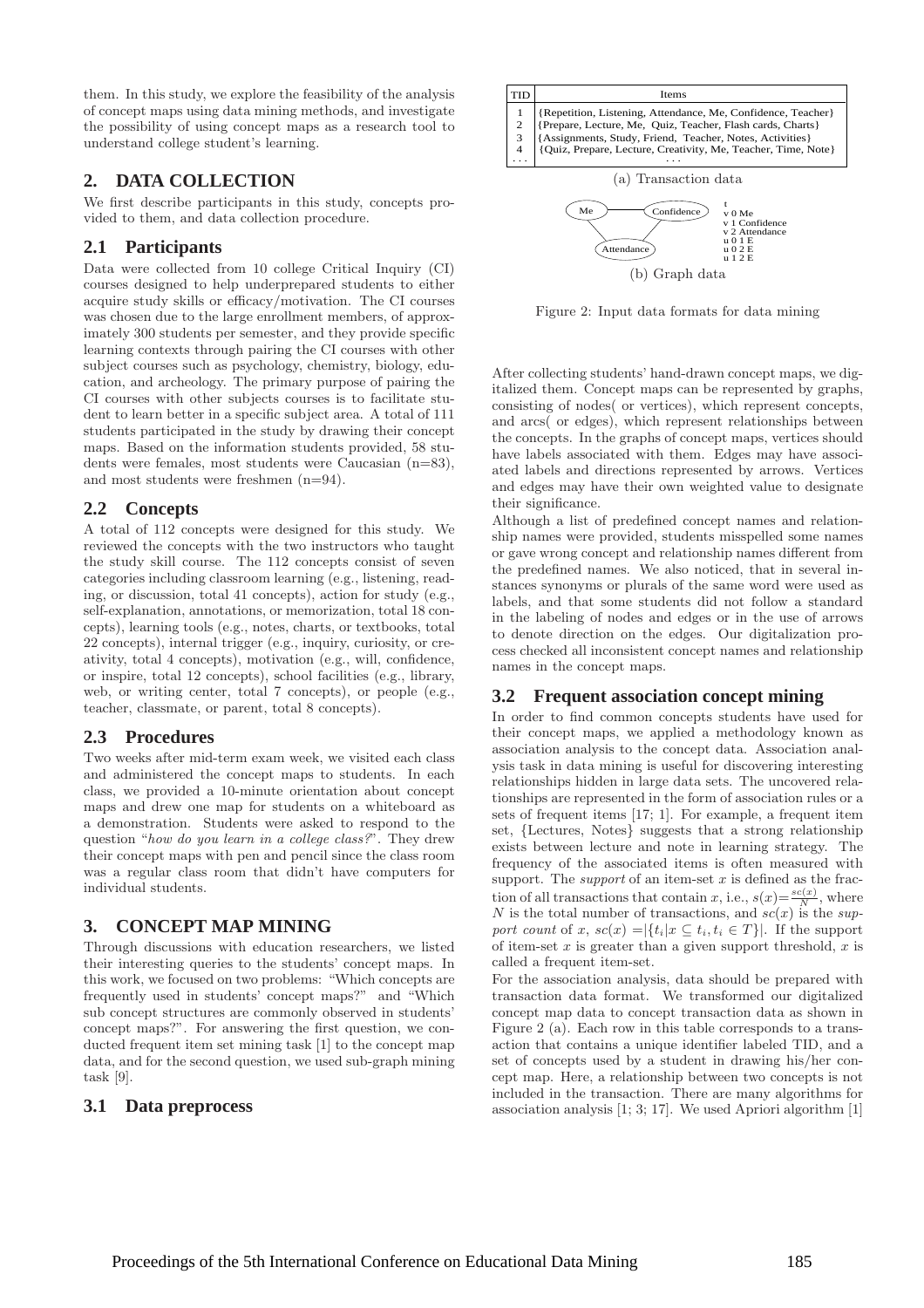for our analysis. Four different minimum frequency thresholds 30%, 40%, 50% and 60% were used.

### **3.3 Frequent sub-concept map mining**

The second analysis is performed in order to derive a set of common sub structures among the collection of concept graph data. We applied frequent sub-graph mining task [17; 6] to our concept map data. Each concept map can be represented as a graph data as shown in Figure 2 (a). A concept graph  $G = (V, E)$  is composed of a concept vertex set V and a set of edges E connecting between pairs of vertices. A graph  $G' = (V', E')$  is a sub-graph of another graph  $G = (V, E)$  if its concept vertex set V' is a subset of V and its edge set  $E'$  is a subset of  $E$ . The frequency of a sub-graph is also measured by support. The support for a sub-graph  $g$  is defined as the fraction of all graphs that contain g as its sub-graph, i.e.,  $s(g) = \frac{s c(g)}{|GD|}$ , where GD is a collection of graphs, and  $sc(g)$  is the support count of g, i.e,  $\textit{sc}(g) = |\{G_i | g \subseteq G_i, G_i \in GD\}|$ . Sub-graphs (sub-concept map structures) g such that  $s(g) \geq minsup$  are frequent sub-graphs. There are several algorithms for frequent subgraph mining such as FSG [9], gSpan [22] and SPIN [8]. We fed the concept graph data to the FSG algorithm [9]. Figure 2 (b) shows an example of input data format for the FSG algorithm. The required order for a valid graph data begins with 't' followed by all vertexes in the graph and finally by all the edges. Three different frequency thresholds, 10%, 20% and 30% were used for our analysis.

### **4. RESULTS**

107 concept maps among 111 maps were analyzed. Four concepts maps were deleted because the concepts were not recognizable or students did not follow the instructions. Given the 112 concepts, a total number of 110 concepts were used. The maximum number of concepts and lines a student used were 39 and 31 respectively in each concept map, and the average concepts and lines students used were 13 and 14 respectively.

Given 112 concepts, only 15 concepts: 'teachers', 'me', 'notes', 'lectures', 'time', 'repetition', 'textbooks', 'listening', 'flashcard', 'parents', 'reading', 'annotation', 'study', 'tutor' and 'activity' concepts are used by students with 30% frequency. Among association patterns having two concepts, {teachers, me}, {teachers, notes} and {me, notes} showed very high frequency of over 60%. Among patterns having three concepts, {teachers, me, time}, {teachers, lectures, repetition} and {teachers, textbooks, repetition} showed over 50% frequency. Two concept sets having four items, {teachers, lectures, repetition, time} and {teachers, textbooks, repetition, time} showed around 30% frequency.

In the sub-graph mining, the size of the patterns is measured by the number of edges. Table 1 shows sub-concept map structures with at least 10% frequency. When the threshold was set to 30%, three types of frequent sub-concept map patterns were found such as "me-listening" ( $\mathrm{sc} = 34$  out of 107), "teacher-lectures" (sc = 44), and "me-notes" (sc = 49). When the threshold comes to 20%, a total of 15 frequent sub-concept map structures were observed. Among them, 12 sub-graph structures were about 'me' strategies or actions, 2 sub-graphs were about 'teacher' related patterns, and 1 sub-graph was between me and teacher. Last, when the threshold was 10%, a total of 47 simple sub-graphs were discovered where 36 sub-graphs were 'me' initiated concepts, 6 sub-graphs were 'teacher' related concepts, 5 sub-graphs explain between teacher and me, with one or more of the other elements.

### **5. DISCUSSION**

In this study, it was found that most students learn through 'me' initiated behaviors (e.g., "me-listening" or "me-ask") or using learning tools (e.g., "me-notes" or "me-textbooks"). Learning through active interaction with teachers or peers was not observed. This indicates that early level college students focus on individual learning rather than learning through interaction with others. It may also reflect lecture oriented college courses. However, readers should consider that too many concepts given to students may have resulted in difficulty identifying patterns between students and others.

From this initial research, we found both possibilities and challenges when using concept maps in this capacity in an educational context. First, when used with data mining techniques, concept maps can be useful to interpret large sets of concept maps. As can be seen in our data analysis,

| Relevant     | Frequency       | Frequent sub-concept                            |
|--------------|-----------------|-------------------------------------------------|
| concept      | (Support)       | map patterns                                    |
|              | count)          |                                                 |
| Me(Students) | 49              | Notes - Me                                      |
|              | 34              | Listening - Me                                  |
| Teachers     | 44              |                                                 |
| Me(Students) | $\overline{31}$ | Lectures - Teachers<br>Teachers - Me            |
|              | 30              | Textbooks - Me                                  |
|              | 29              | Flashcards - Me                                 |
|              | 29              | Lectures - Me                                   |
|              | 29              | Reading - Me                                    |
|              | 28              | Study - Me                                      |
|              | 27              | Attendance - Me                                 |
|              | 24              | Annotation - Me                                 |
|              | 21              | Pay attention - Me                              |
|              | 22              | Flashcard - Me -Notes                           |
| Teachers     | 22              | Notes - Teachers                                |
| Etc.         | 21              | Teacher - Lecture - Me                          |
| Me(Students) | 16              | $Questions - Me$                                |
|              | 16              | Review - Me                                     |
|              | 16              | Discussions - Me                                |
|              | 15              | Assignments - Me                                |
|              | 14              | Study - Me                                      |
|              | 14              | Memorization - Me                               |
|              | 13              | Classmates - Me                                 |
|              | 12              |                                                 |
|              | 12              | Asking - Me<br>Class - Me                       |
|              | 18              | Lecture - Me - Notes                            |
|              | 16              | Listening - Me - Reading                        |
|              | 15              |                                                 |
|              | 15              | Reading - Me - Notes<br>Attendance - Me - Notes |
|              | 14              | Notes - Me - Teacher                            |
|              | 14              | Annotation - Me - Notes                         |
|              | 13              |                                                 |
|              | 12              | Study - Me - Notes<br>Listening - Me - Notes    |
|              | 11              | Textbooks - Me - Flashcard                      |
|              | 11              | Annotation - Me - Textbook                      |
|              | 11              | Reading - Me - Teacher                          |
|              | 11              | Lecture - Me - Textbooks                        |
|              | 11              | Attendance - Me - Textbooks                     |
|              | 11              | Listening - Me - Pay attention                  |
| Teachers     | 15              | Discussion - Teacher                            |
|              | 14              | Questions - Teacher                             |
|              | 13              | Teach - Teachers                                |
|              | 12              | Listening - Teacher                             |
| Etc.         | 18              | Teacher - Notes - Me                            |
|              | 13              | Lectures - Teacher - Me                         |
|              | 11              | Teacher - Questions - Me                        |
|              | 12              | Teacher - Lecture - Me - Note                   |
|              |                 |                                                 |

Table 1: Frequent sub concept map patterns